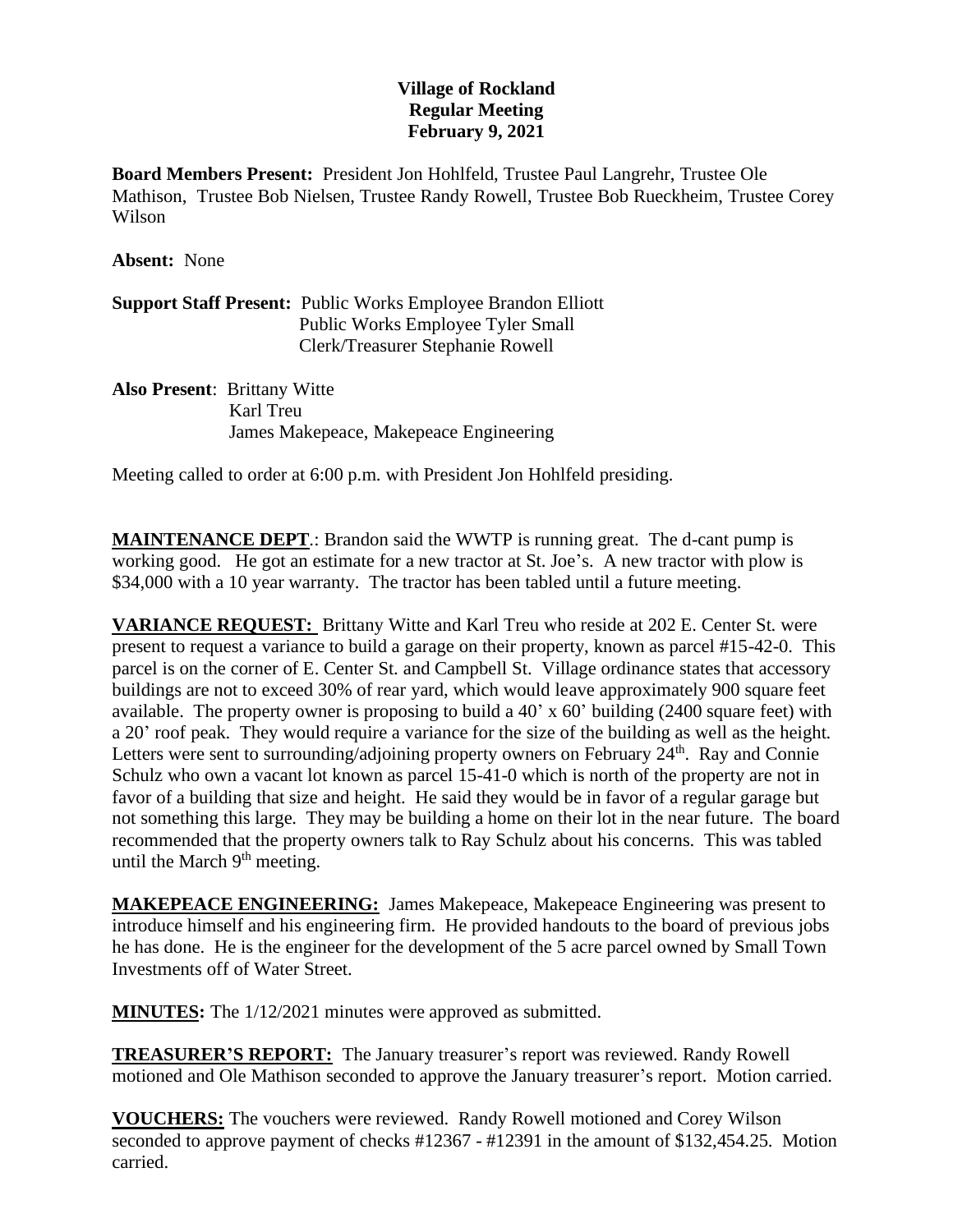**ORDINANCE MEETINGS**: A meeting to review ordinances is set for March 23<sup>rd</sup> at 6:00 p.m.

**BANGOR BURNS FIRE DEPT.:** There was discussion held about Bangor Village President Gary Althoff's request/inquiry to charge for fire calls. Chief Bob Rueckheim will talk to Gary at the Fire Board meeting in April. Tabled until after the meeting.

**ADJOURNMENT**: Randy Rowell motioned and Corey Wilson seconded to adjourn. Meeting adjourned at 8:15 p.m.

Respectfully submitted,

Stephanie Rowell Village Clerk